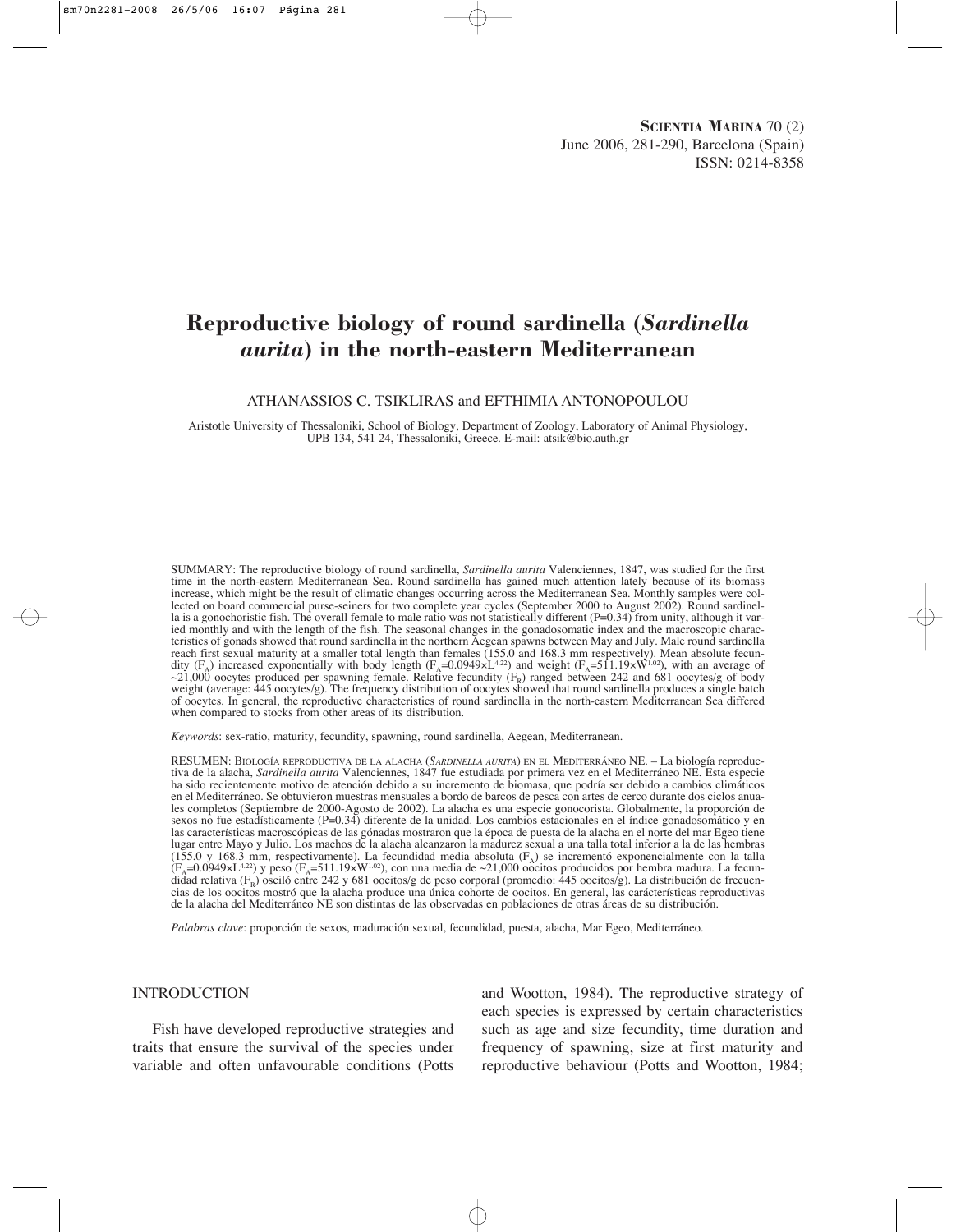Wootton, 1998). All these characteristics are useful for managing fisheries (Jennings *et al.*, 2001), particularly for single species pelagic fisheries.

Round sardinella, *Sardinella aurita* Valenciennes, 1847 (Pisces, Clupeidae), is a widely distributed, middle-sized pelagic fish. The distribution of the species is tropical and subtropical often associated with major upwelling systems (Durand *et al.*, 1998; Froese and Pauly, 2003, www.fishbase.org). Its range extends to the western and eastern Atlantic Ocean, the Pacific Ocean, the entire Mediterranean Sea and occasionally the Black Sea (Bauchot, 1987). Round sardinella is a stenothermic and stenohaline species (Binet, 1982; Longhurst and Pauly, 1987; Fréon and Misund, 1999). Until about twenty years ago, it was only sporadically found in the northern Aegean Sea and its distribution was confined to the warmer and more saline southern Aegean waters (Ananiades, 1952). As a typical opportunistic species (Cury and Fontana, 1988), it has invaded the northern Aegean Sea waters over the last twenty years mainly due to climatic changes (Bethoux and Gentili, 1999). This is also the case in the Adriatic Sea (Kačić, 1984). However, an adaptation of the species to the local environmental conditions should not be excluded (Cury and Fontana, 1988).

The commercial exploitation of round sardinella in the Greek seas has steadily increased since the early 1990s (National Statistical Service of Hellas, 1990-2002) because it is in high demand by the canning industry and as bait for the profitable tuna and swordfish fisheries. Total landings increased from 69 t in 1990 to 2733 t in 2002. The main part of the landings is caught by the purse-seiners using light attraction (60-80%), while the remaining part is caught by small scale fisheries (i.e. netters, beach seiners and small 'sardine-nets') and bottom trawlers (Tsikliras, 2004a). Using pelagic trawls is prohibited in Greek waters.

The reproductive biology of round sardinella has been thoroughly studied in the western (Bakun and Parrish, 1990; Fréon *et al.*, 1997) and eastern Atlantic (Fontana, 1969; Pham-Thuoc and Szypula, 1973; Cury and Fontana, 1988; Roy *et al.*, 1989; Quaatey and Maravelias, 1999). In contrast, information is limited for the Mediterranean stocks and focused on the southern part of the sea. Size and age at maturity have been studied in Algerian (Bouaziz *et al.*, 2001) and Tunisian waters (Gaamour *et al.*, 2001); time and duration of spawning in Egyptian (Wassef *et al.*, 1985), Algerian (Bensahla Talet *et* *al.*, 1988) and Tunisian waters (Gaamour *et al.*, 2001); and fecundity in Algerian (Bensahla Talet *et al.*, 1988) and Tunisian waters (Gaamour *et al.*, 2001). Data on its reproductive biology in Greek waters is very scarce (time and duration of spawning: Ananiades, 1952), which is the case for many eastern Mediterranean stocks (Stergiou *et al.*, 1997).

The aim of the present study is to investigate the following aspects of the reproductive biology of round sardinella in the northern Aegean Sea: (a) the time and duration of the spawning season; (b) the annual reproductive cycle, in terms of seasonal changes in the gonadosomatic index and maturity stages; (c) the sex-ratio; (d) the size at first sexual maturity; and (e) the fecundity.

# MATERIAL AND METHODS

Monthly samples were collected from Kavala Gulf (40°52´N, 24°25´E, northern Aegean, Greece) on board a professional boat using a commercial purse seine net (length: 800 m, height: 90 m and mesh size: 9 mm bar length) between September 2000 and August 2002 (Fig. 1). Each monthly sample consisted on average of 331 individuals (ranging between 212 and 549). Additional samples (906 individuals) were collected just prior to the spawning period of the species using an unselective gear (beach seine with



FIG. 1. – Map of the study area (Kavala Gulf, northern Aegean Sea, Greece) showing the station at which temperature data was recorded (+). The depth contours of 50 and 100 m are also indicated.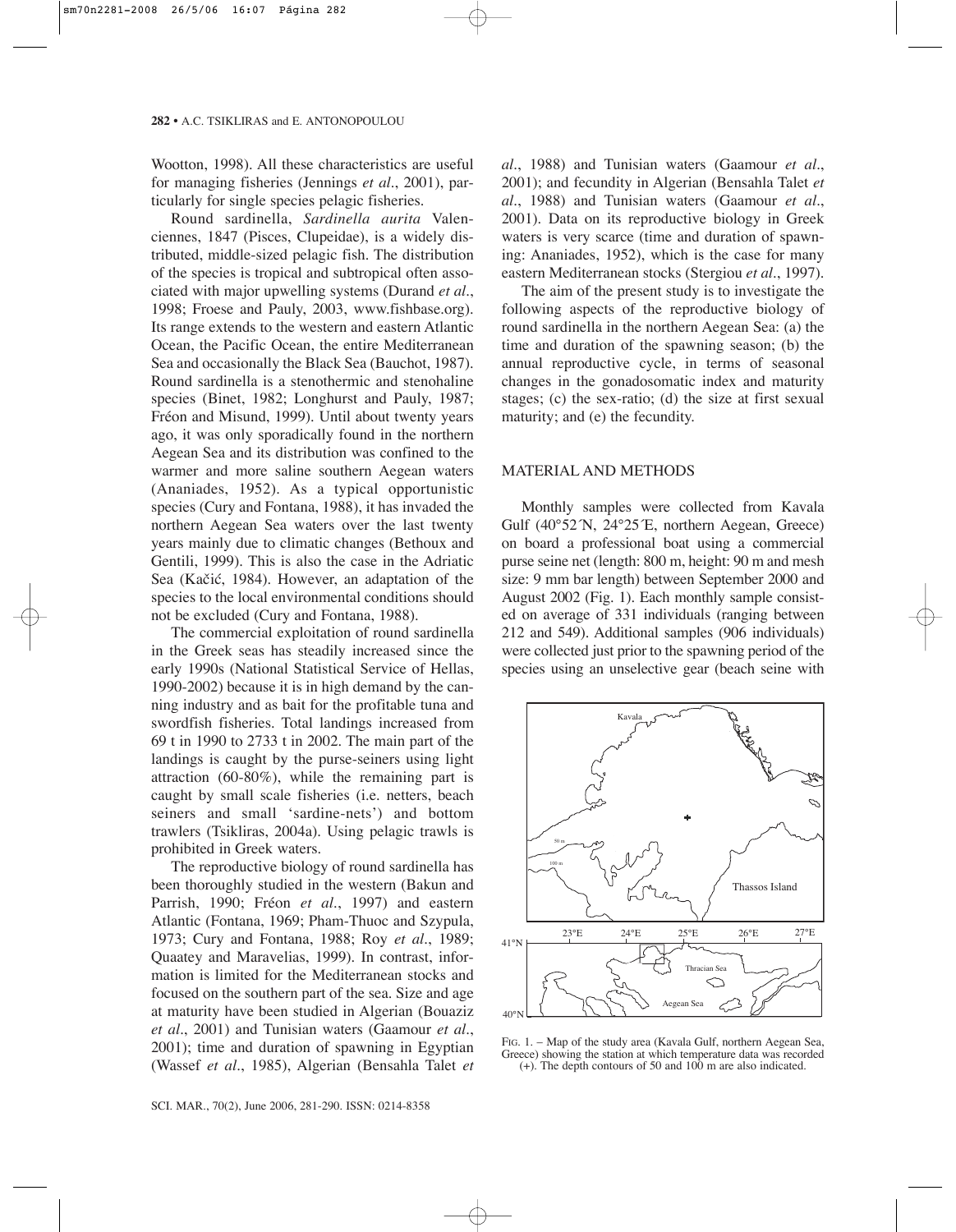cod-end mesh size of 8 mm, bar length), to avoid biased results taken with selective gear, which could give an inaccurate estimation of size at maturity (Jennings *et al.*, 2001). The beach seine samples were only used for estimating size at maturity. Furthermore, sea surface temperature (SST, °C) was recorded monthly, using a CTD probe (Fig. 1).

Fish samples were immediately fixed on board in formaldehyde solution (8%, buffered) and were measured (total length, L, mm) and weighted (total weight, W, g) in the laboratory. Total length ranged between 97 and 243 mm for the males and between 102 and 248 mm for the females (monthly length frequency distribution is given by Tsikliras *et al.*, 2005b). Gonad weight (GW) was recorded to the nearest 0.01 g. In overall, 7942 individuals were sexed and the maturity stages were determined using the six stage key of Nikolskii (1963). A  $\chi^2$  goodnessof-fit test (Zar, 1999) was undertaken to compare the female:male (F:M) ratios (per month and within the size groups), with a hypothesized sex-ratio of 1:1. Sex and maturity stages were determined macroscopically.

The gonadosomatic index [GSI=(GW/W)×100] describes the relative size of gonads and is used as an index of reproductive activity (Wootton, 1998). Absolute fecundity  $(F_{\lambda})$  was determined in a sample of 105 gonads collected prior to spawning (stage V, Nikolskii, 1963) and preserved in Gilson's fluid (Bagenal and Braum, 1978). Oocytes were counted volumetrically (Bagenal and Braum, 1978) and oocyte diameter was measured under a microscope. The relationship between  $F_A$  and length or weight was described using the exponential equation:  $F_{\Delta} = ax^b$ , which after a logarithmic transformation takes the form  $logF_A = loga + b(logx)$ , where x is either length or weight and *a*, *b* are the regression constants. To assign equal weight to all size classes, mean  $F_A$  per length class was used (Zivkov and Petrova, 1993). Relative fecundity  $(F_R)$  was considered as the number of eggs per unit of body weight (Nikolskii, 1963).

The logistic model is commonly used as a mathematical description of the relation between body size and sexual maturity (e.g. Echeverria, 1987). The length at which 50% of the individuals attained sexual maturity  $(L_{50})$  was estimated by fitting a logistic curve to the relationship between the percentage of mature fish (P) and length class (L):

$$
P = e^{(v_1 + v_2 L)} / (1 + e^{(v_1 + v_2 L)})
$$

and

$$
L_{50} = -\nu_1/\nu_2 \ .
$$

The proportion of mature fish for each 5 mm length class was estimated by sex and  $v_1$ ,  $v_2$  were calculated using the method described by Petrakis and Stergiou (1997), as adopted for maturity studies (Stergiou, 1999). For the estimation of  $L_{50}$ , mature individuals were considered those that were classified at stages IV to VI, while those classified at stages I to III were considered immature. A test for over-dispersion was performed by comparing the deviance statistic  $\Delta$  to the  $\chi^2$  distribution on N-2 degrees of freedom (Petrakis and Stergiou, 1997). The data are over-dispersed if ∆>χ*<sup>2</sup>* . Finally, the age at 50% maturity and the dimensionless ratio  $L_{50}/L_{\infty}$ (where  $L_{\infty}$  is the asymptotic value of L), which expresses the proportion of the potential growth span of the species covered before maturation (Beverton, 1992), were calculated using the growth parameters previously estimated by Tsikliras *et al.* (2005b).

## RESULTS

#### **Sex-ratio**

Round sardinella is a gonochoristic fish. External morphological and colour differentiation is not observed at any stage of its life cycle (monomorphism). In overall, 4014 (50.54%) out of the 7942 individuals sexed were females, and 3928 (49.46%) were males. The F:M ratio was 1.02:1 and did not differ significantly ( $\chi^2$ =0.91, P=0.34) from unity. Yet, the F:M ratio exhibited a monthly variation from 0.13 in June 2002 to 1.67 in December 2001. The size-specific sex-ratio showed that the number of males and females was equal for lengths lower than 160 mm, whereas the number of males was higher for length classes of 160 (F:M=0.43,  $\chi^2$  =73.79, P<0.001) and 170 mm (F:M=0.71,  $\chi^2$  =27.39, P<0.001). The sex- ratio did not differ statistically from unity for length classes of 180 (F:M=0.92,  $\chi^2$  =1.85, P=0.179) and 190 mm  $(F:M=0.96, \chi^2=0.72, P=0.402)$ . Females generally dominated at lengths greater than 200 mm (Fig. 2).

#### **Gonad weight**

The weight of the testes ranged between 0.59 and 9.91 g (average 1.55 g, S.D.=0.81) for males with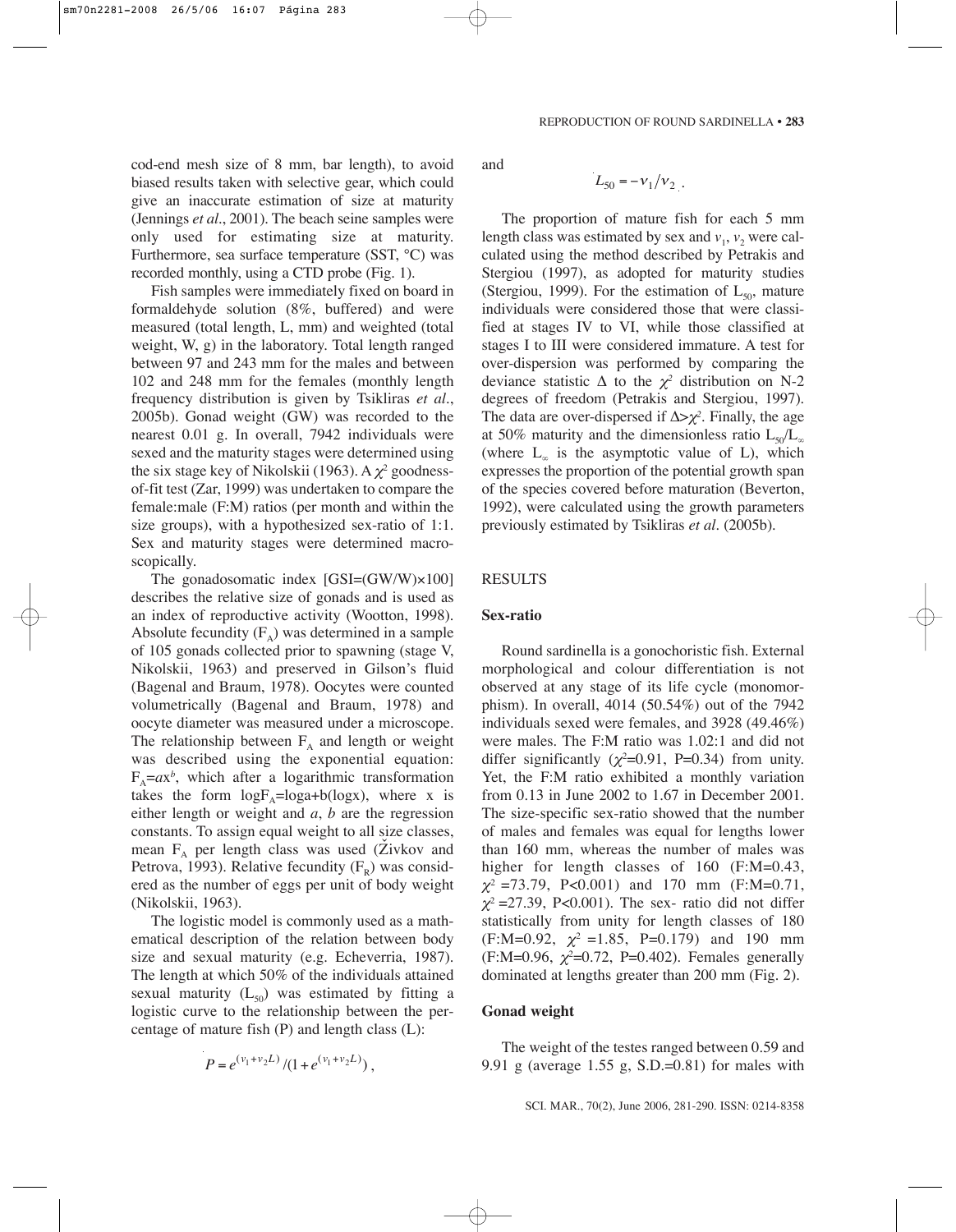

FIG. 2. – Sex-ratio  $(\%)$  as a function of total length (L, mm) for round sardinella, Aegean Sea.

length ranging between 159 and 243 mm. Similarly, the ovary weight ranged between 0.33 and 5.52 g (average 1.54, S.D.=0.88) for females with length ranging between 160 and 230 mm. Testes and ovaries accounted for 4.84% and 4.41% of the total weight respectively. An analysis of variance revealed the statistical difference in the average proportion of sexual organs to the fish body weight (F=5.32, P=0.021).

## **Time of spawning and maturity stages**

The analysis of GSI indicated that the gonads of both sexes started to develop around April and matured fully a month later (Fig. 3a and b). Mean monthly SST (Fig. 3c) was 0.5 to 1°C higher during the first study year (mean: 18.15, range: 10.07-



FIG. 3. – Monthly variation of (A) male and (B) female round sardinella gonadosomatic index (GSI) between September 2000 and August 2002. The rectangular part of the plot extends from the lower to the upper quartile; the centre lines within each box show the location of the sample medians; the squares indicate outliers. (C) Monthly variation of mean sea surface temperature (SST, °C) in the northern Aegean Sea (September 2000-August 2002).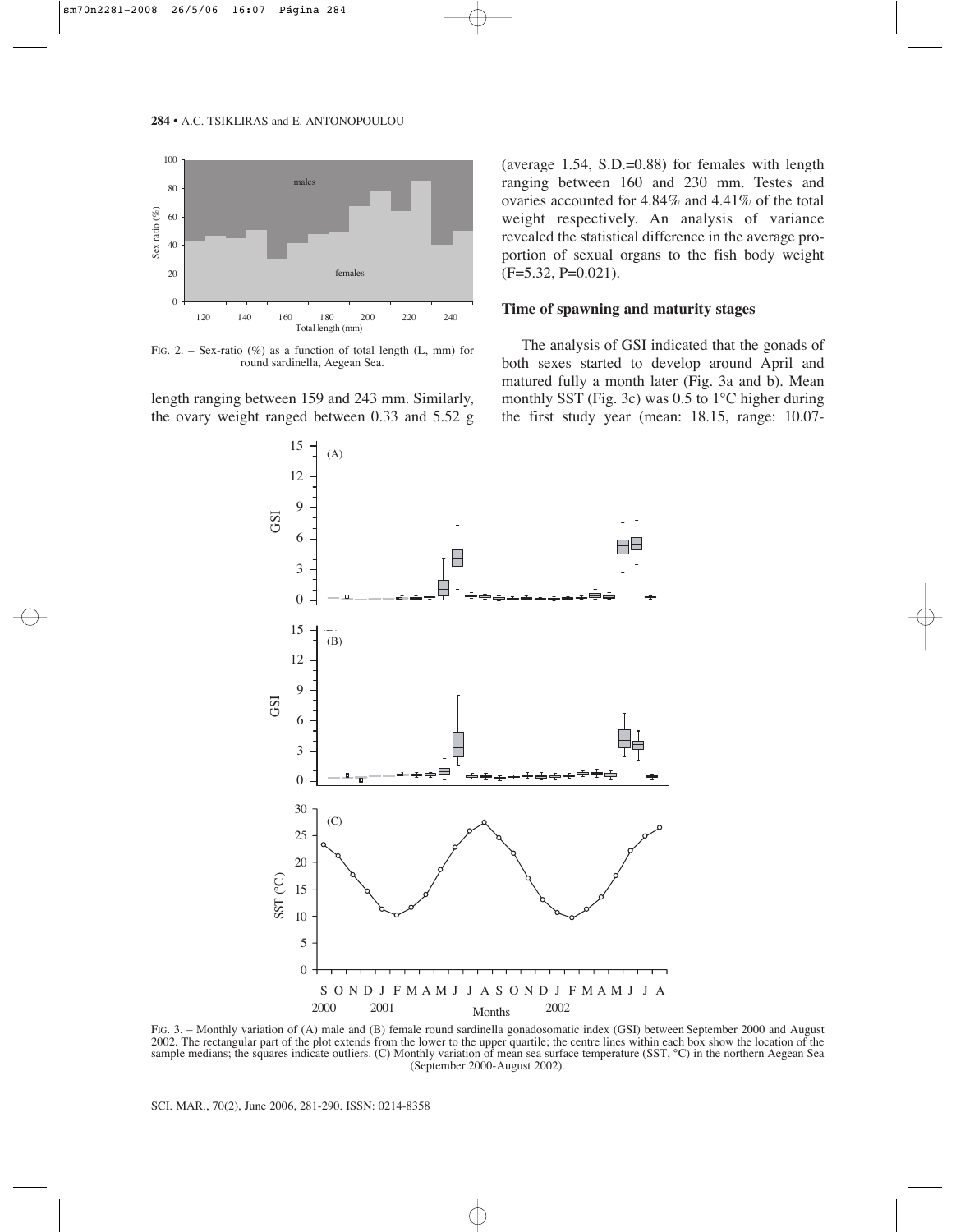



FIG. 4. – Monthly percentage of maturity stages of (A) male and (B) female round sardinella, Aegean Sea.

27.41) compared to the second one (mean: 17.67, range: 9.62-26.51).

The spawning season of the species is confined to a specific period of the year and begins in May or June. Sexually mature individuals were only caught during May, June and July (Fig. 4). The first mature males and females (stages IV and V) appeared in April and May respectively. In June, almost all specimens of both sexes were mature and in July, 36.7% of males and 24.5% of females were spent (stage VI), while the rest were at stage II (Fig. 4). All individuals of both sexes were resting (stage II) between September and March with the exception of some immature (stage I) specimens caught in September and October 2001.

#### **Size at maturity**

The  $L_{50}$  was 155.0 mm for males and 168.3 for females (Fig. 5). The smallest mature male and female were 135 and 136 mm, respectively. All females with a length greater than 215 mm and all males with a length greater than 205 mm were mature. The parameters of the equations describing the relationship between the proportion of mature fish and length class are shown in Table 1. The  $L_{50}/L_{\infty}$  was 0.62 for males and 0.67 for females.



FIG. 5. – Estimated (line) and observed (dots) proportion of mature at length (L, mm) round sardinella, Aegean Sea (females: solid circles, males: open circles).

Based on the growth parameters of the species (Tsikliras *et al.*, 2005b), the age at 50% maturity for males and females was 1.03 and 1.33 years respectively.

## **Fecundity and oocyte diameter**

Absolute fecundity  $(F_A)$  exhibited high variability among females and ranged between 9,700 (S.D. of 4 subsamples=632) and 72,700 (S.D. of 4 subsamples=9,449) oocytes, corresponding to females with  $L=164$  mm and  $L=228$  mm respectively (mean=20,976, S.D.=7,741, n=105). Relative fecundity  $(F_p)$  ranged between 242 and 681 oocytes/g. An average of 445 (S.D.=98) oocytes/g was produced. Mean  $F_A$  increased exponentially with length and weight:

$$
F_A=0.0949 \times L^{4.22}
$$
,  $r^2=0.91$ , P<0.01, n=8 (Fig. 6a)

TABLE 1. – Estimated mean length ( $L_{50}$ , mm) and age ( $t_{50}$ , yr) at which 50% of the fish are sexually mature and the parameters of the equations describing the logistic relationship between the proportion of mature fish (P) and body length (L) for male and female round sardinella, Aegean Sea.

| Parameter estimates           | Females  | Males    |
|-------------------------------|----------|----------|
| Length range (mm)             | 129-230  | 125-243  |
| $V_1$                         | $-10.10$ | $-12.40$ |
|                               | 0.060    | 0.080    |
| $v_2$<br>SE $v_1$             | 0.851    | 1.024    |
| $SE$ $v_2$                    | 0.005    | 0.006    |
| $L_{50}$ (mm)                 | 168.33   | 155.00   |
| $t_{50}$ (yr)                 | 1.33     | 1.03     |
| Lower 95 % CL $L_{50}$        | 165.30   | 151.89   |
| Upper 95 % CL $L_{so}$        | 171.01   | 157.60   |
| $L_{25}$ (mm)                 | 150.02   | 141.27   |
| $L_{75}$ (mm)                 | 186.64   | 168.73   |
| Deviance statistic $(\Delta)$ | 22.655   | 35.237   |
| Degrees of freedom            | 19       | 23       |
|                               | 30.143   | 35.175   |
| $\chi^2_{\rm r^2}$            | 91.06    | 90.09    |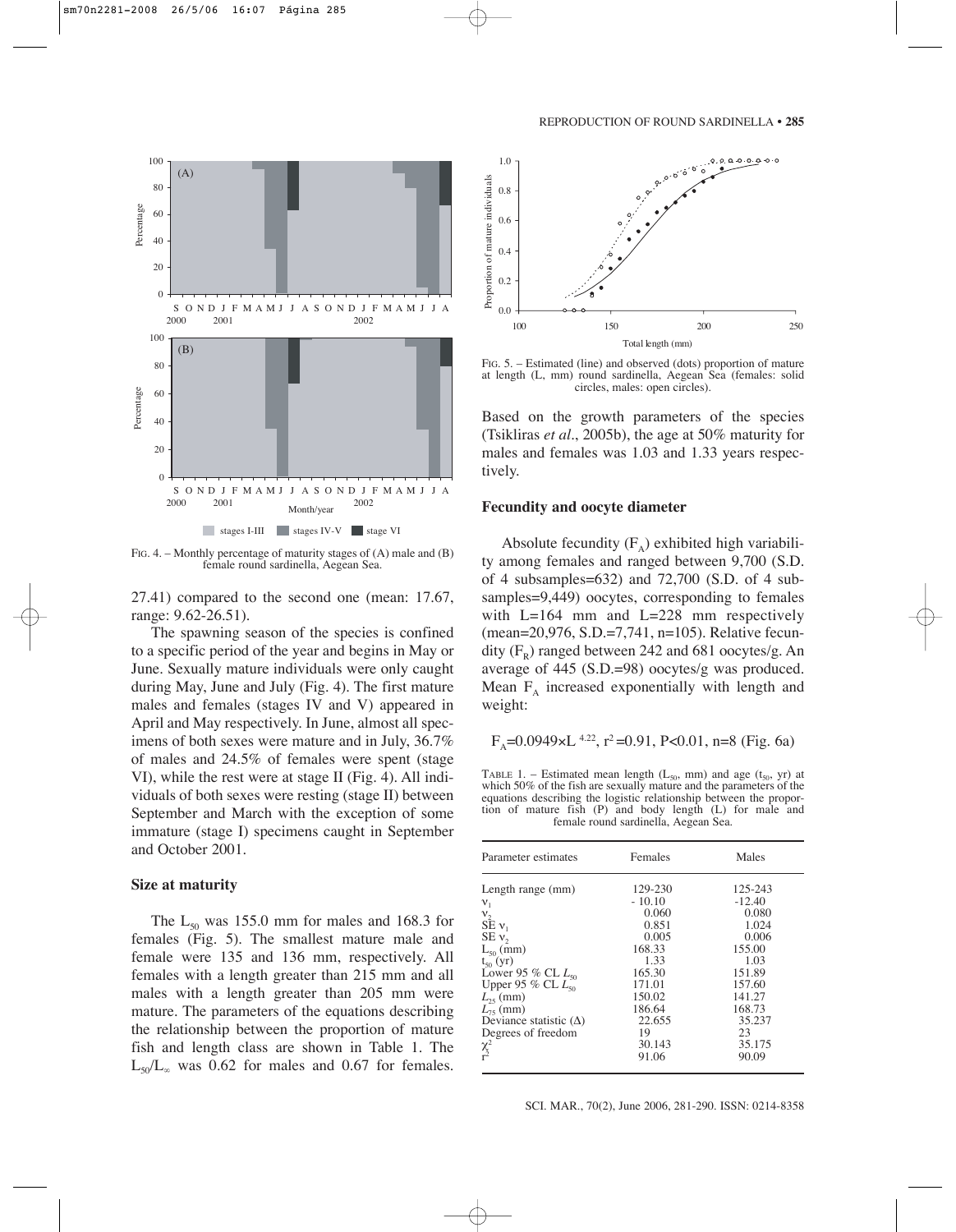

FIG. 6. – Mean absolute fecundity  $(F_4)$  of round sardinella as a function of  $(A)$  total length  $(L, cm)$  and  $(B)$  body weight  $(W, g)$ .

# $F_A$ =511.19×W <sup>1.02</sup>, r<sup>2</sup> =0.92, P<0.01, n=7 (Fig. 6b).

In all stages of ovarian development, a permanent stock of oocytes smaller than 0.20 mm was observed. The average oocyte diameter just before spawning (oocytes >0.20 mm, stage V) was 0.44 (range: 0.20-0.76 mm, S.D.=0.05). There was no correlation between oocyte diameter and length  $(r=0.056, P=0.55)$ . The unimodal frequency distribution of oocyte diameter showed that round sardinella is a determinate spawner producing a single batch of oocytes (Fig. 7).



FIG. 7. – Size distribution of oocytes in the ovary of round sardinella just prior to spawning (early June 2001), Aegean Sea. A total of 105 females were used, the total length of which ranged between 156 and 228 cm.

#### DISCUSSION

## **Sex ratio**

An overall balanced sex-ratio was found in the present study, which is in agreement with the results previously reported for round sardinella in Venezuelan waters (Fréon *et al.*, 1997). In contrast, Boely and Champagnat (1970), and Gaamour *et al.* (2001) noted a female dominated population in Senegalese and Tunisian waters respectively. The differences in the size-specific sex-ratio were also reported for Libyan waters (Pawson and Giama, 1985) and were related to sexual differences in growth, mortality or energetic cost of reproduction. Females generally dominated the higher length classes in the northern Aegean, Algerian (Bensahla Talet *et al.*, 1988) and Tunisian waters (Gaamour *et al.*, 2001), while differences in the size-specific sexratios have been reported for other Mediterranean marine fishes (e.g. Stergiou *et al.*, 1996).

# **Gonad weight**

The testes frequently represent a much lower proportion of the total fish weight than the ovaries (Wootton, 1998). This sexual dimorphism, however, was not observed in round sardinella from the northern Aegean Sea. Moreover, the size of testes may relate to the mode of fertilization and the distance between the two sexes during spawning because external fertilization in the open sea requires greater amounts of sperm, and hence large testes, to ensure a higher rate of fertilization of the dispersed oocytes (Wootton, 1998). Additionally, the prespawning strategic behaviour of female round sardinella (Ben Yami, 1976) and other clupeoids (Blaxter and Hunter, 1982) may result in the dissemination of the two sexes and thus the need for larger sperm quantities than in other species. Male and female round sardinella in the northern Aegean Sea exhibited similar growth (and hence mortality) rates (Tsikliras *et al.*, 2005b), indicating that the same pattern persists for their entire lifespan.

## **Time of spawning and maturity stages**

The spawning of round sardinella in the northern Aegean occurs in one episode every year in early summer (May to July), according to the monthly variation of the GSI and the maturation stages of the fish.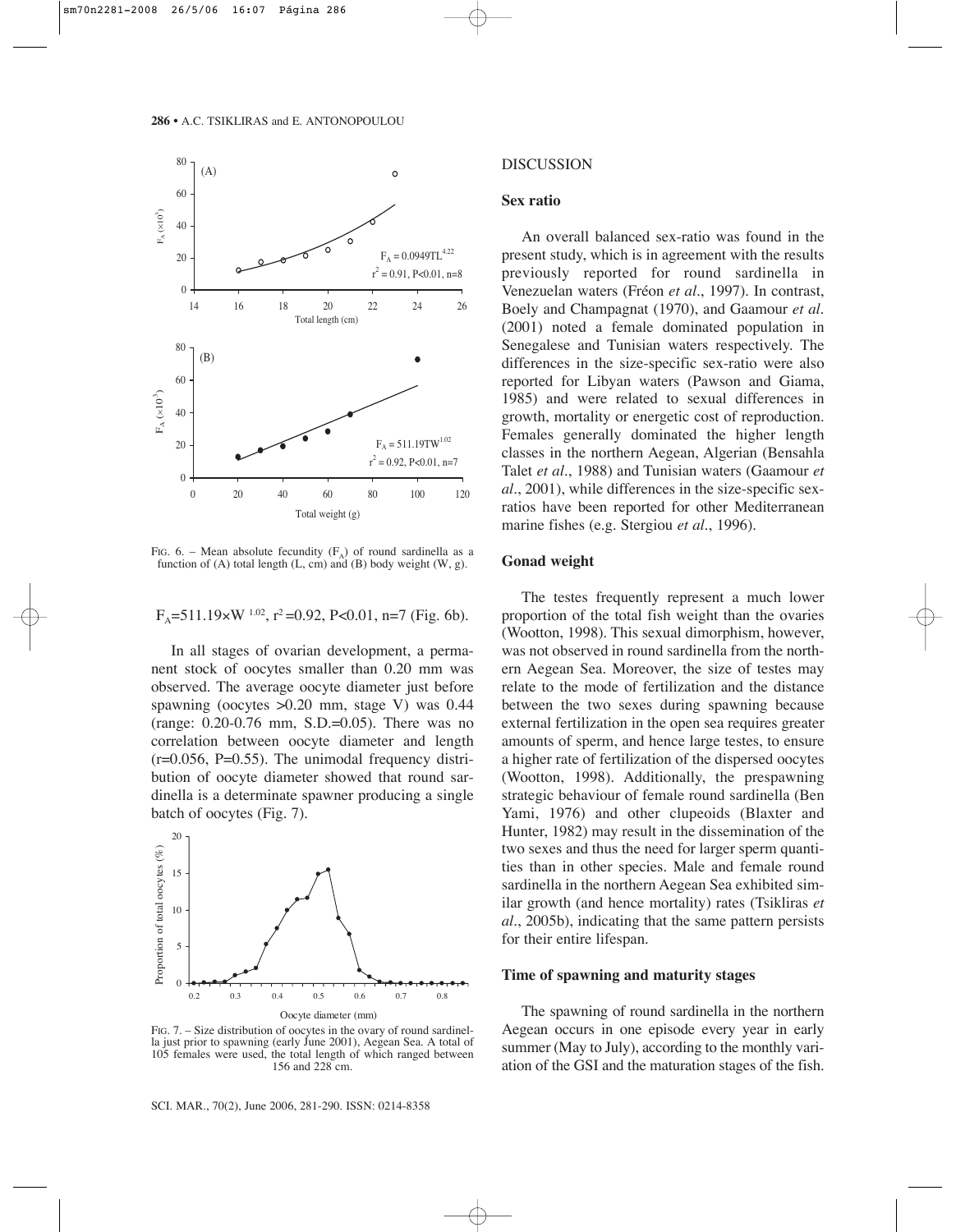As in most marine fishes, the time of spawning of round sardinella has evolved as a mechanism to ensure the synchronization of larvae appearance and the peak of primary production (i.e. the favourable conditions for offspring survival; Cushing, 1975; Blaxter and Hunter, 1982). However, the onset of the spawning season of round sardinella varied between the two study years probably owing to temperature differences, with GSI being positively correlated with temperature (Tsikliras, 2004b). The existence of a positive relationship between GSI and temperature does not necessarily imply a direct effect of temperature or an effect of temperature alone on the onset of spawning. Population-related changes and other factors such as food availability (e.g. Roy *et al.*, 1989) may also play a role. In the northwest Mediterranean, inter-annual differences in the duration and onset of reproduction of round sardinella were related to temperature differences (Palomera and Sabatés, 1990). Moreover, Ben Tuvia (1960) noted that the gonad maturation of round sardinella begins at sea temperatures greater than 20 °C and Ettahiri *et al.* (2003) also related the spawning of round sardinella with high water temperatures. The process of gonad maturation and spawning in round sardinella may, however, be delayed due to unfavourable feeding or environmental conditions (Quaatey and Maravelias, 1999). Due to the flexible strategy that results from its demographic plasticity (Cury and Fontana, 1988) and its wide geographical range, round sardinella might be a model species for understanding climate changemediated effects on fish populations.

The reproductive period of round sardinella in the present study was short and lasted two months. Indeed, the breeding season of fishes inhabiting environments with pronounced seasonal climatic variations is almost invariably confined to a brief and specific period of the year (Bye, 1984). The duration of spawning of round sardinella might be short due to the presence of the sympatric clupeoids, the European anchovy, *Engraulis encrasicolus* (Linnaeus, 1758) and European sardine, *Sardina pilchardus* (Walbaum, 1792) in the northern Aegean Sea. Increased antagonism occurs among clupeoid fishes at certain stages of their life cycles (Palomera and Sabatés, 1990), which has caused the evolution of different reproductive strategies to avoid antagonism in early and more vulnerable life stages (Wang and Tzeng, 1997). The temporal succession (Caragitsou *et al.*, 1997, Wang and Tzeng, 1997) and spatial segregation (Palomera and Sabatés, 1990) of sympatric clupeoid larvae reduces competition for habitat and maximizes resource utilization (Wang and Tzeng, 1997).

The duration of round sardinella's spawning is more extensive in the southern Mediterranean Sea (Tunisia, Egypt, Algeria, Libya: Table 2) and is probably attributed to the warmer climate compared to that of the northern Aegean. In other areas of its distribution (Table 2), the reproduction of round sardinella is highly variable regarding the time and duration of spawning. Consequently, its reproduction lasts throughout the year off the north-west African coast (Fontana, 1969), exhibiting intra-annual varia-

|  |  |  | TABLE 2. – Spawning period and other reproductive parameters ( $L_{50}$ : size at maturity, mm; $F_A$ : absolute fecundity; $F_R$ : relative fecundity; |  |  |  |  |  |  |  |  |
|--|--|--|---------------------------------------------------------------------------------------------------------------------------------------------------------|--|--|--|--|--|--|--|--|
|  |  |  | F.M: female to male ratio) of round sardinella in several areas of its distribution.                                                                    |  |  |  |  |  |  |  |  |

| Area                                                                                                                        | JFMAMJJASOND |  | Months |  |   | $L_{50}$ (mm)                                                               | $F_{\rm A}$ (x10 <sup>3</sup> )  | $F_R$                         | F:M                                      | Reference                                                                                                                                                                                  |
|-----------------------------------------------------------------------------------------------------------------------------|--------------|--|--------|--|---|-----------------------------------------------------------------------------|----------------------------------|-------------------------------|------------------------------------------|--------------------------------------------------------------------------------------------------------------------------------------------------------------------------------------------|
| Mediterranean<br>Aegean 2001<br>Aegean 2002<br>Aegean<br>Egypt<br>Libya<br>Algeria<br>Tunisia<br>Algeria                    |              |  |        |  |   | 155.0 (M), 168.3 (F)<br>140 (M), $150$ (F)<br>141 (M), $152$ (F)<br>141 (F) | 9.7-72.7<br>26.0-216<br>8.3-43.2 | 242-681<br>246-933<br>240-480 | 1.02<br>-<br>-<br>$\sim$<br>1.20<br>0.99 | Present study<br>Present study<br>Ananiades, 1952<br>Wassef et al., 1985<br>Pawson and Giama, 1985<br>Bensahla Talet et al., 1988<br>Gaamour et al., 2001<br>Bouaziz et al., 2001          |
| <b>Atlantic</b><br>Canary Islands • •<br>NW Africa<br>NW Africa<br>Senegal<br>Ghana<br>Ghana<br><b>Brazil</b><br>Venezouela |              |  |        |  | ٠ | $167 \ (M), 171 \ (F)$<br>197                                               | 29-303                           |                               | -<br>-<br>-<br>$-$<br>-<br>0.99          | Navarro, 1932<br>Fontana, 1969<br>Pham-Thuoc and Szypula, 1973<br>Cury and Fontana, 1988<br>Cury and Fontana, 1988<br>Quaatey and Maravelias, 1999<br>Matsuura, 1996<br>Fréon et al., 1997 |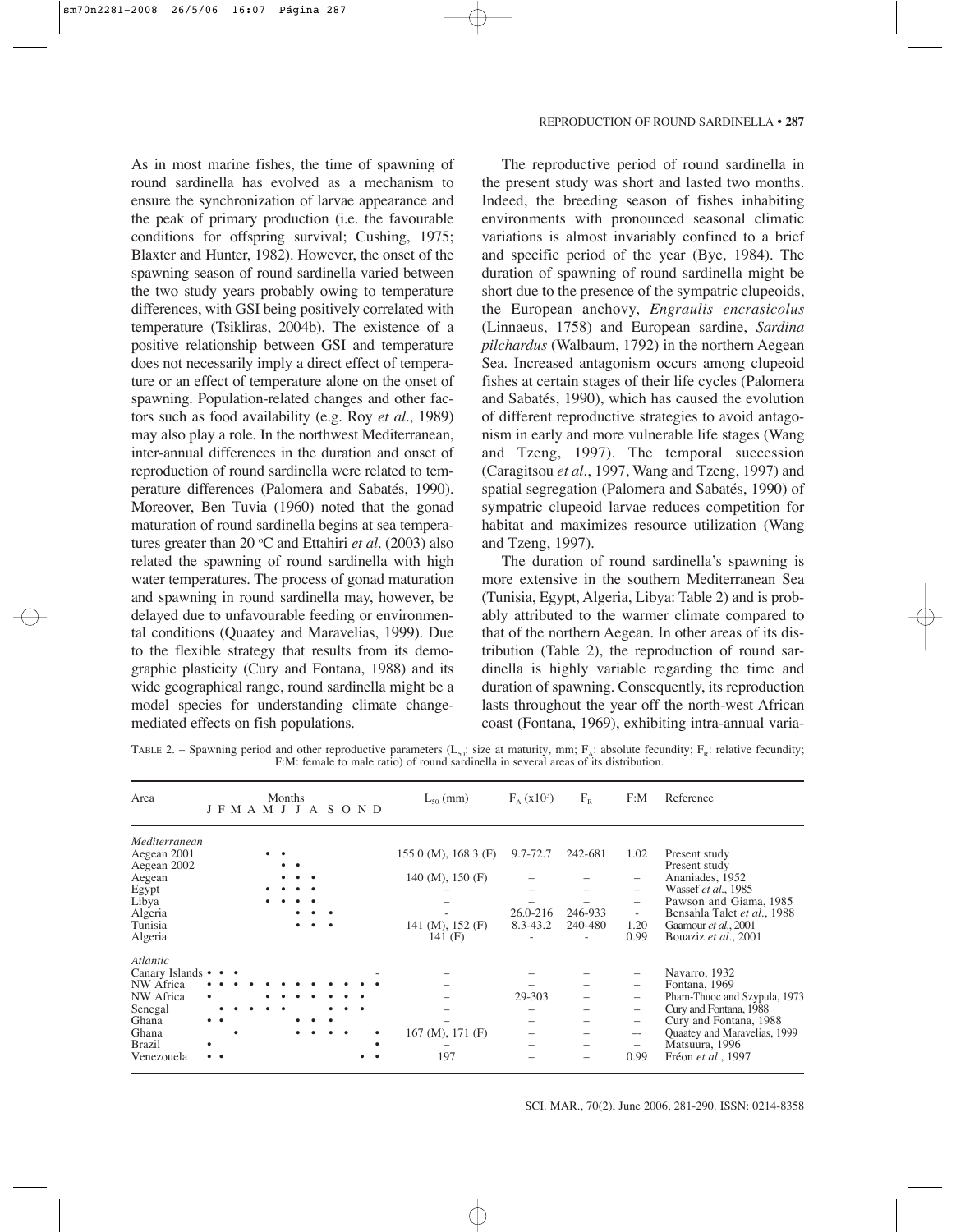tions with one (Fontana, 1969), two (Cury and Fontana, 1988), or even three (Quaatey and Maravelias, 1999) peaks of reproductive activity.

# **Size at maturity**

Round sardinella males in the northern Aegean Sea were smaller and younger at maturity than females. Indeed, in short-lived species, maturation usually occurs at the end of the first year of life (Beverton, 1963). Bimaturism, which is common in species with promiscuous mating, external fertilization and indeterminate growth (Stearns, 1992), is also observed in other round sardinella populations (Quaatey and Maravelias, 1999; Gaamour *et al.*, 2001). In general, higher  $L_{50}$  values have been reported for Atlantic stocks of round sardinella (Venezuelan waters, Ghana waters: Table 2). In the Mediterranean, however, round sardinella reaches sexual maturity at a smaller size (Table 2). Age and size at maturity vary among closely related species, among populations within species and among individuals within populations, suggesting that they can respond rapidly to natural selection (Stearns, 1992). Size and age at first maturity depend on environmental and genetic factors (Wootton, 1998; Sampson and Al-Jufaily, 1999), but can be influenced by other factors such as long-term fishing pressure (Jennings *et al.*, 2001). The latter may pose a severe impact on size at maturity forcing the population to mature at a smaller size in order to ensure the survival of the species (Olsen *et al*., 2004).

The  $L_{50}/L_{\infty}$  ratio is generally smaller for largesized species and larger for small-sized ones (e.g. Beverton, 1963; Longhurst and Pauly, 1987), which is also true for the Mediterranean fishes (Tsikliras *et al.*, 2005a). The  $L_{50}/L_{\infty}$  ratio for a dataset of 24 Hellenic marine fish species ranged between 0.33 and 0.74 with a mean value of 0.48 (Stergiou, 2000). The computed value for round sardinella ranks the species within the reported range and close to the maximum value. Beverton (1963) reported a range of ratios between 0.62 and 0.80 for clupeids, and a value of 0.65 for *Sardinella* spp., which agrees closely with the value calculated in the present study.

# **Fecundity and oocyte diameter**

The absolute fecundity  $(F_A)$  of round sardinella in the northern Aegean Sea exhibited high variability

among individuals of the same size. This can be the result of either genetic differences among the females, or environmental conditions or a combination of both (Stearns, 1992; Wootton, 1998). The fecundity of round sardinella in the northern Aegean is close to the lower limit of the range reported so far for the species in both the Mediterranean and Atlantic Seas (Table 2). An important parameter accounting for these differences is the maximum recorded length in these areas, which is lower in the northern Aegean (max L=248 mm) when compared to the northwest African coast (max L=410 mm; Pham-Thuoc and Szypula, 1973) and southern Mediterranean (max L=292 mm; Bensahla Talet *et al.*, 1988), the reason being that  $F<sub>A</sub>$  is a function of length (e.g. Wootton, 1998). However, on a unit body mass basis, the above differences were balanced. Thus, in Algerian waters relative fecundity  $(F_R)$ ranged between 246 and 933 oocytes/g, which is very close to that of the northern Aegean (Table 2).

The mean  $F_A$  in the present study was strongly correlated with length and weight. The positive correlation of  $F_A$  with length has been reported for round sardinella populations in the Mediterranean (Bensahla Talet *et al.*, 1988; Gaamour *et al.*, 2001) and the eastern Atlantic (Pham-Thuoc and Szypula, 1973). The parameter *b* of the relationship between  $F_A$  and length is higher than those reported for round sardinella in Tunisian waters (Gaamour *et al.*, 2001) and lies close to the upper limit of the previously reported values for other fishes (Wootton, 1998). The reproductive potential, as reflected in the increase in  $F_A$  with length, indicates that round sardinella allocates more energy to reproduction as it grows. This is supported by the asymptotic decline of round sardinella's growth with age (Tsikliras *et al.*, 2005b). Such trade offs are common in fish, with the trade off between growth and present reproduction being potentially significant because female fecundity is a function of body size (Wootton, 1998). Besides body length and weight, which largely determine the fecundity of fish (see also Trippel and Neil, 2004; Tsikliras *et al.*, 2005a), the physiological condition of maternal stock, expressed as total lipid energy, is also very important in estimating the number of eggs produced and predicting the subsequent recruitment (Marshall *et al.*, 1999).

The frequency distribution of oocyte diameter indicated that, besides the permanent stock of primary oocytes, the oocytes of round sardinella in the northern Aegean Sea developed synchronously,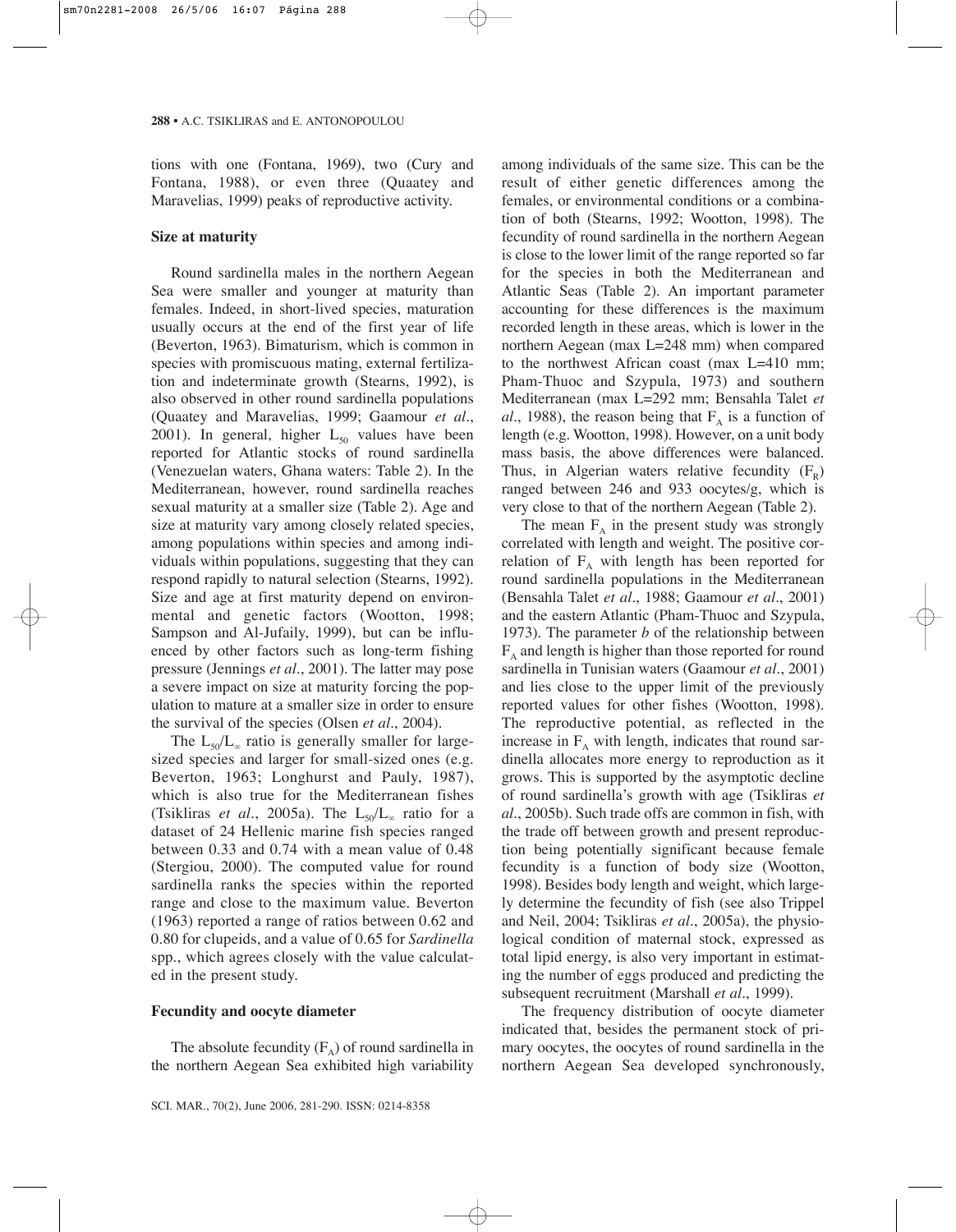which is also the case for round sardinella in Libyan waters (Pawson and Giama, 1985). Although the frequency distribution of oocyte diameter is an indicator of the nature of spawning in fishes and the presence of more than one group of yolked eggs is an accepted criterion that more than a single spawning takes place (Blaxter and Hunter, 1982), further histological examination of the gonads and hormonal profile studies are required to ensure the single batch spawning of the species.

#### ACKNOWLEDGEMENTS

The authors would like to thank Mrs V. Papantoniou for her help in the laboratory, Drs K.I. Stergiou and E.T. Koutrakis and two anonymous reviewers for their helpful suggestions and criticisms.

#### REFERENCES

- Ananiades, C.I. 1952. Quelques considérations biométriques sur l'allache (*Sardinella aurita* C. V.) des eaux grecques. *Prak. Hell. Hydrobiol. Inst.*, 5: 5-45.
- Bagenal, T.B. and E. Braum. 1978. Eggs and early life history. In: T.B. Bagenal (ed.), *Methods for Assessment of Fish Production in Freshwaters*, pp. 165-201. Blackwell Scientific Publications, Oxford.
- Bakun, A. and R.H. Parrish. 1990. Comparative studies of coastal pelagic fish reproductive habitats: the Brazilian sardine (*Sardinella aurita*). *J. Cons.*, 46: 269-283.
- Bauchot, M.L. 1987. Poissons osseux. In: W. Fischer, Schneider, M. and M.-L. Bauchot (eds.), *Fishes FAO d' identification des espèces pour les besoins de la pêche: Méditerranée et mer Noire. Zone de pêche 37. Volume II. Vertèbres.*, pp. 861-1422. Food and Agricultural Organisation of the United Nations, Rome.
- Ben Tuvia, A. 1960. Fluctuations in the stock of *Sardinella aurita* and its dependence on temperature and rain. *FAO Fish Biol. Synop.*, 14: 287-312.
- Ben-Yami, M. 1976. *Fishing with light*. FAO Fishing News Books, England.
- Bensahla-Talet, A., Y. Mortet and J.A. Tomasini. 1988. Relations masse-longueur, sex-ratio et reproduction (saison de ponte, fécondités) de *Sardinella aurita* (Val. 1847) des cotes Oranaises (Algerie). *Rapp. Comm. int. Mer Médit.*, 31 V-II: 14.
- Bethoux, J.P. and B. Gentili. 1999. Functioning of the Mediterranean Sea: past and present changes related to freshwater input and climate changes. *J. Mar. Syst.*, 20: 33-47.
- Beverton, R.J.H. 1963. Maturation, growth and mortality of clupeid and engraulid stocks in relation to fishing. *Rapp. P.-V. Réun. Cons. Int. Explor. Mer*, 154: 44-67.
- Beverton, R.J.H. 1992. Patterns of reproductive strategy parameters in some marine teleost fishes. *J. Fish Biol.*, 41 (Suppl. B): 137-160.
- Binet, D. 1982. Influence des variations climatiques sur la pêcherie des *Sardinella aurita* ivoiro-ghanéennes: relation sécheresse-surpêche. *Oceanol. Acta*, 5: 443-452.
- Blaxter, J.H.S. and J.R. Hunter. 1982. The biology of the clupeoid fishes. *Adv. Mar. Biol.*, 20: 1-223.
- Boely, T. and C. Champagnat. 1970. Observations préliminaires sur *Sardinella aurita* (C. et V.) des cotes sénégalaises. *Rapp. P.-V. Réun. Cons. Int. Explor. Mer*, 159: 176-181.
- Bouaziz, A., A. Bennoui, B. Brahmi and R. Semroud. 2001. Sur l'estimation de l'état d'exploitation de la sardinelle (*Sardinella aurita* Valenciennes, 1847) de la région centre de la cote algérienne. *Rapp. Comm. int. mer Médit.*, 36: 244.
- Bye, V.J. 1984. The role of environmental factors in the timing of reproductive cycles. In: G.W. Pots and R.J. Wootton (eds.), *Fish Reproduction: Strategies and Tactics*, pp. 187-205. Academic Press, London.
- Caragitsou A., K. Siapatis, K. Anastassopoulou, C. Papaconstantinou. – 1997. Seasonal distribution of ichthyoplankton in Aegean Sea. In: *Proc. Fifth Hell. Symp. Oceanogr. Fisher.*, vol. II, pp. 143-145, 13-17 April, *Kavala, Greece*.
- Cury, P. and A. Fontana. 1988. Compétition et stratégies démographiques compares de deux espèces de sardinelles (*Sardinella aurita* et *Sardinella maderensis*) des cotes ouestafricaines. *Aquat. Living Resour.*, 1: 165-180.
- Cushing, D.H. 1975. *Marine Ecology and Fisheries*. Cambridge University Press, London.
- Durand, M.-H., P. Cury, R. Mendelssohn, C. Roy, A. Bakun and D. Pauly. – 1998. *Global versus Local Changes in Upwelling Systems*. ORSTOM, Paris.
- Echeverria, T.W. 1987. Thirty-four species of California rockfishes: maturity and seasonality of reproduction. *Fish. Bull.*, 85: 229-250.
- Ettahiri, O., A. Berraho, G. Vidy, M. Ramdani and T. Do Chi. 2003. Observation on the spawning of Sardina and Sardinella off the south Moroccan Atlantic coast (21-26º N). *Fish. Res.*, 60: 207-222.
- Fontana, A. 1969. Etude de la maturité sexuelle des sardinelles *Sardinella eba* (Val.) et *Sardinella aurita* (C et V) de la région de Pointe-Noire. *Cah. ORSTOM, Sér. Océanogr.*, 7: 101-114.
- Fréon, P. and O.A. Misund. 1999. *Dynamics of Pelagic Fish Distribution and Behaviour: Effects on Fisheries and Stock Assessment*. Blackwell Fishing News Books, London.
- Fréon, P., M. El Khattabi, J. Mendoza and R. Guzman. 1997. Unexpected reproductive strategy of *Sardinella aurita* off the coast of Venezuela. *Mar. Biol.*, 128: 363-372.
- Froese, R. and D. Pauly, (eds.). 2003. FishBase, World Wide Web electronic publication. <www.fishbase.org>, 10 September, 2003.
- Gaamour, A., H. Missaoui, L. Ben-Abdallah and A. El Ahmed. 2001. Paramètres biologiques de la sardinelle ronde (*Sardinella aurita* Valenciennes, 1847) dans la région du Cap Bon (canal siculo-tunisien). GFCM, 26-30 March 2001, Kavala, Greece. (www.faocopemed.org/en/sac/docs.htm)
- Jennings, S., M.J. Kaiser and J.D. Reynolds. 2001. *Marine Fisheries Ecology*. Blackwell Science, London.
- Kačić, I. 1984. Gilt sardine (*Sardinella aurita* Val.) in Adriatic Sea. *Nova Thalas.*, 6: 371-373.
- Longhurst, A.R. and D. Pauly. 1987. *Ecology of Tropical Oceans*. Academic Press, San Diego.
- Marshall, C.T., N.A. Yaragina, Y. Lambert and O.S. Kjesbu. 1999. Total lipid energy as a proxy for total egg production by fish stocks. *Nature*, 402: 288-290.
- Matsuura, Y. 1996. A probable cause of recruitment failure of the Brazilian Sardine *Sardinella aurita* population during the 1974- 75 spawning season. *S. Afr. J. Mar. Sci.*, 17: 29-35.
- National Statistical Service of Hellas. 1990-2002. Statistical Yearbooks. NSSH, Athens.
- Navarro, F. 1932. Nuevos estudios sobre la alacha (*Sardinella aurita* C.V.) de Baleares y de Canarias. *Notas Resum. Inst. Esp. Oceanogr.*, 60: 1-35.
- Nikolskii, G.V. 1963. *The ecology of fishes*. Academic Press, London and New Y?rk.
- Olsen, E.M., M. Heino, G.R. Lilly, M.J. Morgan, J. Brattey, B. Ernande and U. Dieckmann. – 2004. Maturation trends indicative of rapid evolution preceded the collapse of northern cod. *Nature***,** 428: 932-935.
- Palomera, I. and A. Sabatés. 1990. Co-occurrence of *Engraulis encrasicolus* and *Sardinella aurita* eggs and larvae in the northwestern Mediterranean. *Sci. Mar.*, 54: 61-67.
- Pawson, M.G. and M.S. Giama. 1985. A biological sampling problem illustrated by the population structure and growth patterns of *Sardinella aurita* at Tripoli, Libya. *Environ. Biol. Fish.*, 12: 143-154.
- Petrakis, G. and K.I. Stergiou. 1997. Size selectivity of diamond and square mesh codends for four commercial Mediterranean fish species. *ICES J. Mar. Sci.*, 54: 13-23.